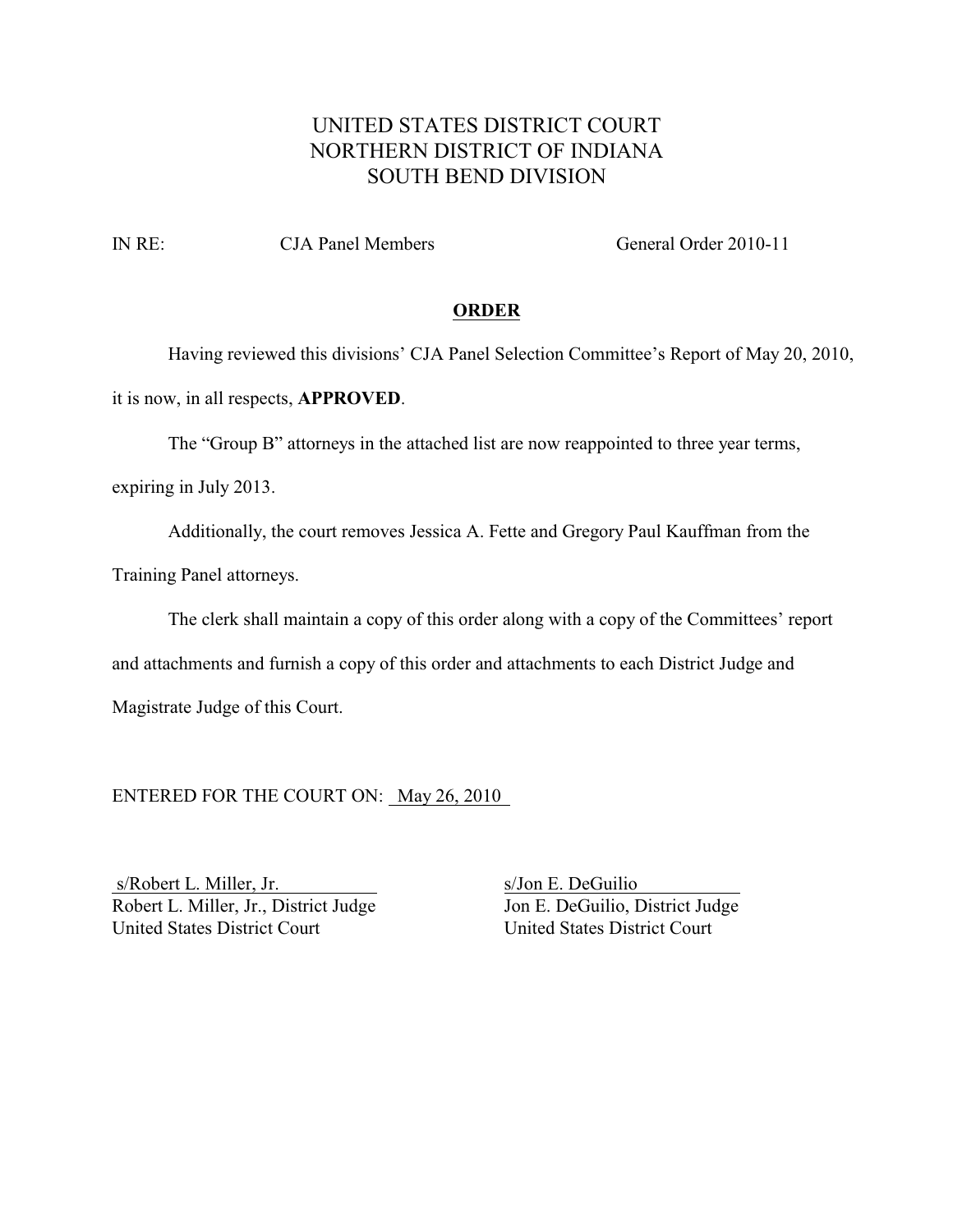## **PROFESSIONAL AND BIOGRAPHICAL DATA FOR APPOINTMENT UNDER 18 U.S.C. §3006A (CRIMINAL JUSTICES ACT OF 1964)**

**Group C - 3 Year Appointments (Renew 7/11)**

## **Anthony D. Kowals**

419 West Jefferson Blvd. South Bend, IN 46601 (574) 234-606l

## **Kurt R. Ernst**

Braje, Nelson & Janes LLP 126 E. Fifth Street P.O. Box 1006 Michigan City, IN 46361-8206 (219) 872-2100 Fax: (219)873-9163 kre@adsnet.com

## **Bryan M. Truitt**

Tsoutsouris & Bertig 121 Lincolnway Valparaiso, IN 46383 (219)462-4148

## **William J. Stevens**

PO Box 22 Lakeside MI 49116 269-469-1469

**Group A - 3 Year Appointments (Renew 7/12)**

## **David P. Jones**

Newby, Lewis, Kaminski & Jones 916 Lincolnway LaPorte, IN 46350 (219) 362-1577

## **Brian J. May**

212 S. Taylor South Bend, IN 46601 (574) 968-0049

## **Mark S. Lenyo**

722 E. Colfax Avenue South Bend, IN 46617 (574) 233-8470 Fax: 233-8726

## **David B. Weisman** Weisman Associates, P.C. P.O. Box 683 400 Lincolnway East Mishawaka, IN 46546-0683

# **Richard M. Davis** 103 East Lincolnway

(574)254-1151

Valparaiso, IN 46384 (219) 464-4961

## **Group B - 3 Year Appointments (Renew 7/13)**

## **William J. Cohen**

Attorney at Law 401 West Bristol St. Elkhart, IN 46514 (574)293-4511

## **Fred R. Hains**

Fred R. Hains & Associates 125 North St. Peter St. South Bend, IN 46617 (574) 234-7606

## **J. David Keckley**

630 East Colfax Ave. South Bend, IN 46617 (574) 288-8381

## **Michael P. Rehak**

218 W. Washington St. Suite 600 South Bend, IN 46601 (574) 287-1662

## **Philip R. Skodinski**

502 W. Washington South Bend, IN 46601 (574)234-6017; Ext. 214

## **David A. Wemhoff**

105 East Jefferson Blvd., Suite 800 South Bend, IN 46601 (574) 239-7005